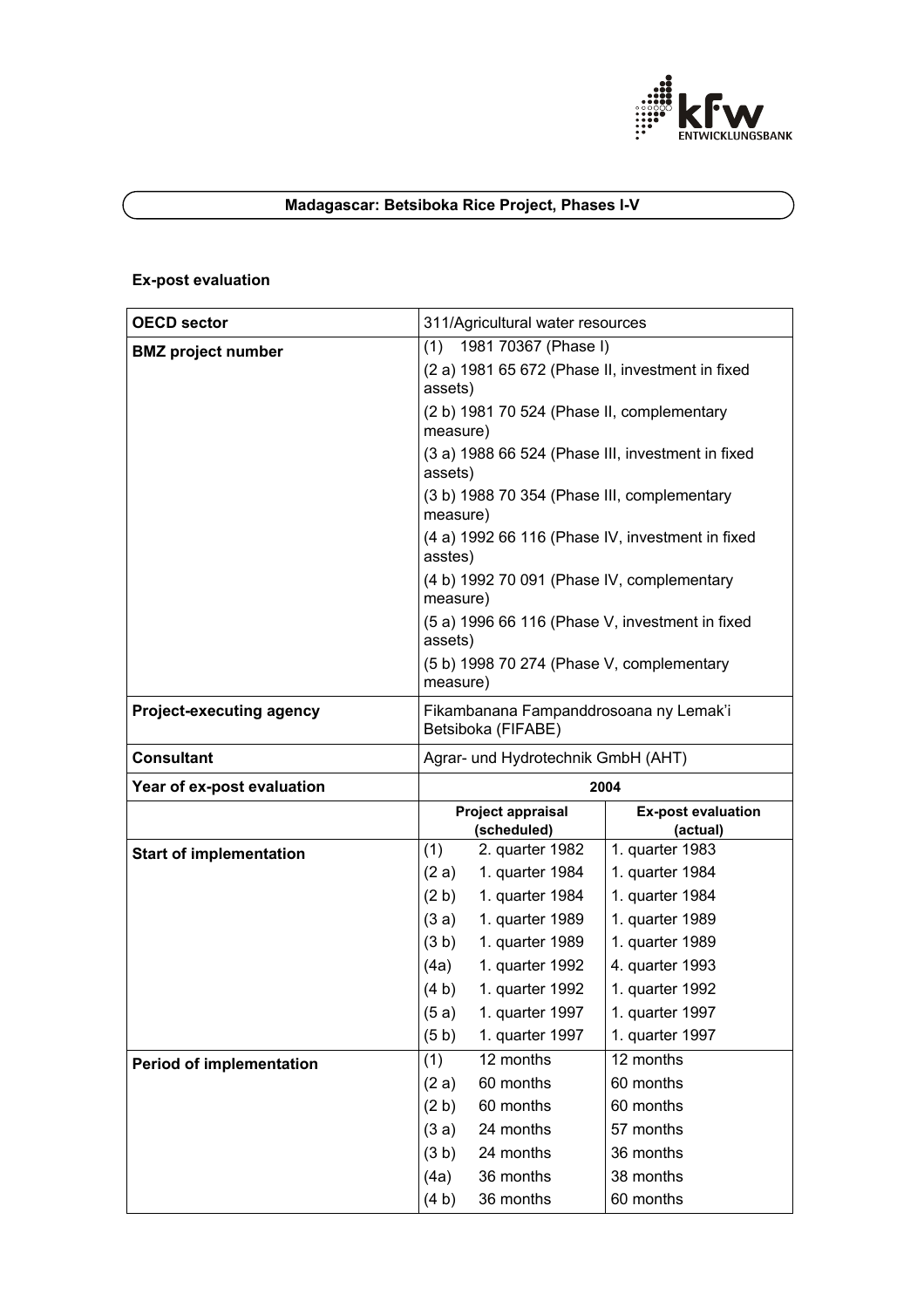|                                        | (5a)                                                                                                          | 30 months             | 60 months                    |  |  |
|----------------------------------------|---------------------------------------------------------------------------------------------------------------|-----------------------|------------------------------|--|--|
|                                        | (5 <sub>b</sub> )                                                                                             | 30 months             | 72 months                    |  |  |
| <b>Investment costs</b>                | (1)                                                                                                           | EUR 1.6 million       | EUR 1.6 million              |  |  |
|                                        | (2a)                                                                                                          | EUR 11.3 million      | EUR 11.3 million             |  |  |
|                                        | (2 b)                                                                                                         | EUR 5.3 million       | EUR 5.3 million              |  |  |
|                                        | (3a)                                                                                                          | EUR 3.5 million       | EUR 6.5 million              |  |  |
|                                        | (3 b)                                                                                                         | EUR 2.2 million       | EUR 3.4 million              |  |  |
|                                        | (4a)                                                                                                          | EUR 5.0 million       | EUR 4.7 million              |  |  |
|                                        | (4 b)                                                                                                         | EUR 5.4 million       | EUR 6.2 million              |  |  |
|                                        | (5a)                                                                                                          | EUR 4.6 million       | EUR 5.2 million              |  |  |
|                                        | (5 <sub>b</sub> )                                                                                             | EUR 3.8 million       | EUR 5.8 million              |  |  |
| <b>Counterpart contribution</b>        | (1)                                                                                                           | EUR 0.0 million       | EUR 0.0 million              |  |  |
|                                        | (2a)                                                                                                          | EUR 1.1 million       | EUR 1.1 million              |  |  |
|                                        | (2 b)                                                                                                         | EUR 0.0 million       | EUR 0.0 million              |  |  |
|                                        | (3a)                                                                                                          | EUR 0.1 million       | EUR 0.7 million              |  |  |
|                                        | (3 b)                                                                                                         | EUR 0.0 million       | EUR 0.0 million              |  |  |
|                                        | (4a)                                                                                                          | EUR 1.7 million       | EUR 1.8 million              |  |  |
|                                        | (4 b)                                                                                                         | EUR 0.0 million       | EUR 0.0 million              |  |  |
|                                        | (5a)                                                                                                          | EUR 0.7 million       | EUR 1.2 million              |  |  |
|                                        | (5 <sub>b</sub> )                                                                                             | EUR 0.0 million       | EUR 0.0 million              |  |  |
| <b>Financing, of which Financial</b>   |                                                                                                               | (1) EUR 1.6 million   | EUR 1.6 million              |  |  |
| <b>Cooperation (FC) funds</b>          | FC/grant<br>(2a) EUR 10.3 million<br>FC/grant                                                                 |                       | FC/grant                     |  |  |
|                                        |                                                                                                               |                       | EUR 10.3 million<br>FC/grant |  |  |
|                                        |                                                                                                               | (2 b) EUR 5.3 million | EUR 5.3 million FC/grant     |  |  |
|                                        | FC/grant                                                                                                      |                       | EUR 5.8 million FC/grant     |  |  |
|                                        |                                                                                                               | (3 a) EUR 3.4 million | EUR 3.4 million FC/grant     |  |  |
|                                        | FC/grant                                                                                                      |                       | EUR 2.9 million FC/grant     |  |  |
|                                        | (3 b) EUR 2.2 million<br>FC/grant<br>$(4 a)$ EUR 3.3 million<br>FC/grant<br>(4 b) EUR 5.4 million<br>FC/grant |                       | EUR 5.8 million FC/grant     |  |  |
|                                        |                                                                                                               |                       | EUR 3.9 million FC/grant     |  |  |
|                                        |                                                                                                               |                       | EUR 5.8 million FC/grant     |  |  |
|                                        |                                                                                                               |                       |                              |  |  |
|                                        |                                                                                                               |                       |                              |  |  |
|                                        |                                                                                                               | (5 a) EUR 3.9 million |                              |  |  |
|                                        | FC/grant                                                                                                      |                       |                              |  |  |
|                                        |                                                                                                               | (5 b) EUR 3.8 million |                              |  |  |
|                                        | FC/grant                                                                                                      |                       |                              |  |  |
| Other institutions/donors involved     |                                                                                                               | none                  | none                         |  |  |
| <b>Performance rating (Phases I-V)</b> | <b>Rating 5</b>                                                                                               |                       |                              |  |  |
| · Significance/relevance               | Rating 5                                                                                                      |                       |                              |  |  |
| • Effectiveness                        |                                                                                                               | Rating 4              |                              |  |  |
| • Efficiency                           | Rating 5                                                                                                      |                       |                              |  |  |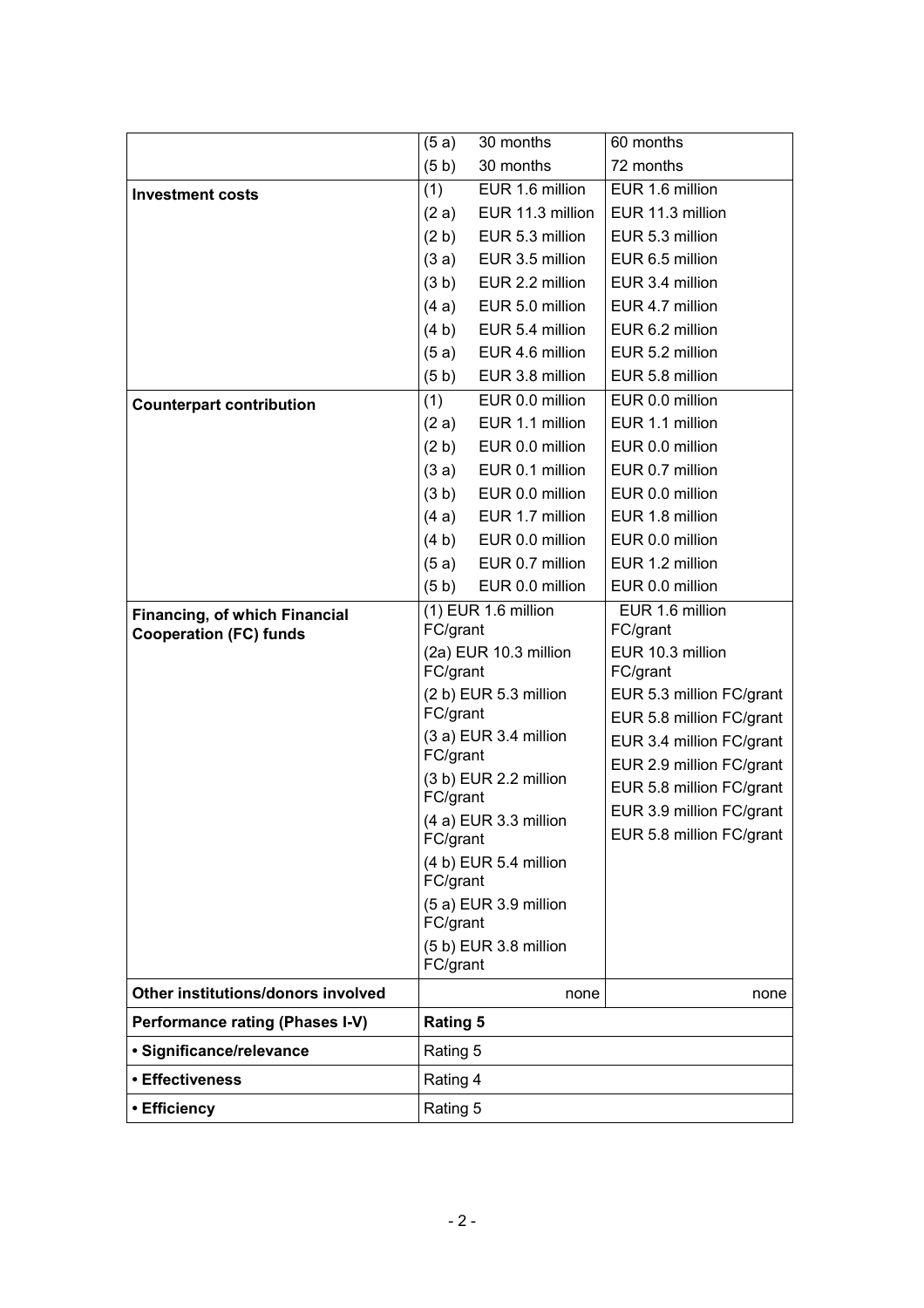#### **Brief Description, Overall Objective and Project Purposes with Indicators**

The purpose of the project remained essentially unchanged since the first project appraisal in 1981: stabilizing and raising rice production on irrigated farmland situated in the lower valley of the Betsiboka river in northwestern Madagascar. The irrigation land in the project area is divided into 13 sectors altogether located on both sides of the Betisboka river. Heavy equipment must be transported across the river on a ferry. The irrigation and drainage system (hydraulic system) in the project area stems from the colonial era. It is made up of many subsystems and is incapable of full flood control. During the rainy period, broad stretches of cropland are inundated and large amounts of sediment enter the irrigation and drainage system. This necessitates considerable repair work directly after the rains to clear and level drainage ditches for rapid drainage of floodwater so that rice can be planted in time for the tight cropping schedule. The 13 sectors are watered through gravity irrigation from reservoirs, via drainage weirs at the tributaries of the Betsiboka and by means of pump irrigation.

The project was carried out in 5 phases from 1983 to 2002. A review and updating of planning in Phase I (1983) was followed in Phase II (1984-88) by the main measures of a basic overhaul of the hydraulic system and the provision of a new rice mill. In the course of Phase III (1989-91), 2 irrigation sectors (about 3,400 ha) were fully rehabilitated, the rice mill privatized, different measures to improve infrastructure and farm production carried out and work begun on setting up water user associations (*Associations d'Usagers de Réseaux*; AUR). Phases IV (1992-96) and V (1997-2002) were concerned with consolidating the project results by expanding and qualifying AURs, founding umbrella organizations of AURs, conducting measures to step up agricultural production and continuing assistance to water management operations. In all phases, the project executing agency, Fikambanana Fampandrosoana ny Lemak'i Betsiboka (FIFABE), was given intensive support by consultants financed as part of the complementary measures.

The overall objective of the programme throughout all phases was to raise farming income from rice production. An indicator for this was only defined for Phases IV and V. The indicator for Phase IV required family income to rise from FMG 0.5 million (some EUR 250) in 1991 by 20% in real terms to FMG 0.6 million in 1994 and for Phase V from FMG 1.3 million (about EUR 300) in 1995 in real terms by 15% to FMG 1.45 million in 1999.

The project purpose in Phase I (preparatory project) consisted in drawing up detailed plans for the main project (Phase II). The main project purpose of Phase II was to maintain adequate paddy yields on rice-growing land. As project appraisal indicator for Phase II (1984), an average output of 2.5 to 3 t/ha was set based on information from the executing agency FIFABE. Also based on information from the executing agency, the indicator for cropland amounted to about 17,000 ha. In 1991, it emerged that the original cropland area at project appraisal was probably only around 11,250 ha. In 1995, studies conducted in the meantime cast doubt on the appropriateness of the original yield target of 2.5 t/ha, which was then reduced to 1.7 t/ha. We consider this comparatively late reduction to be unfortunate and base the assessment of the project purpose achievement on the original yield target.

The major project objective in Phase III (1988) was securing sustainable adequate rice yields in Sectors 4 and 9, whose primary and secondary irrigation and drainage systems had been completely rehabilitated in this phase. The indicator was the increase in paddy yields from 2.5 to 3 t/ha 4-5 years after the completion of rehabilitation. Added to this was assistance in founding AURs as legally registered user associations and their qualification to run parts of the irrigation and drainage system on their own.

In response to increased sedimentation in the irrigation area due also to spreading deforestation, the main project aim in Phase IV was to prevent falls in output and raise rice production by a small margin. The indicator was a rice yield for 1994 amounting to 2.9 t/ha in the fully rehabilitated Sectors 4 and 9 comprising cropland of 5,000 ha and 2.2 t/ha on the 9,600 ha in the remaining 11 sectors. Another major objective was to further expand and strengthen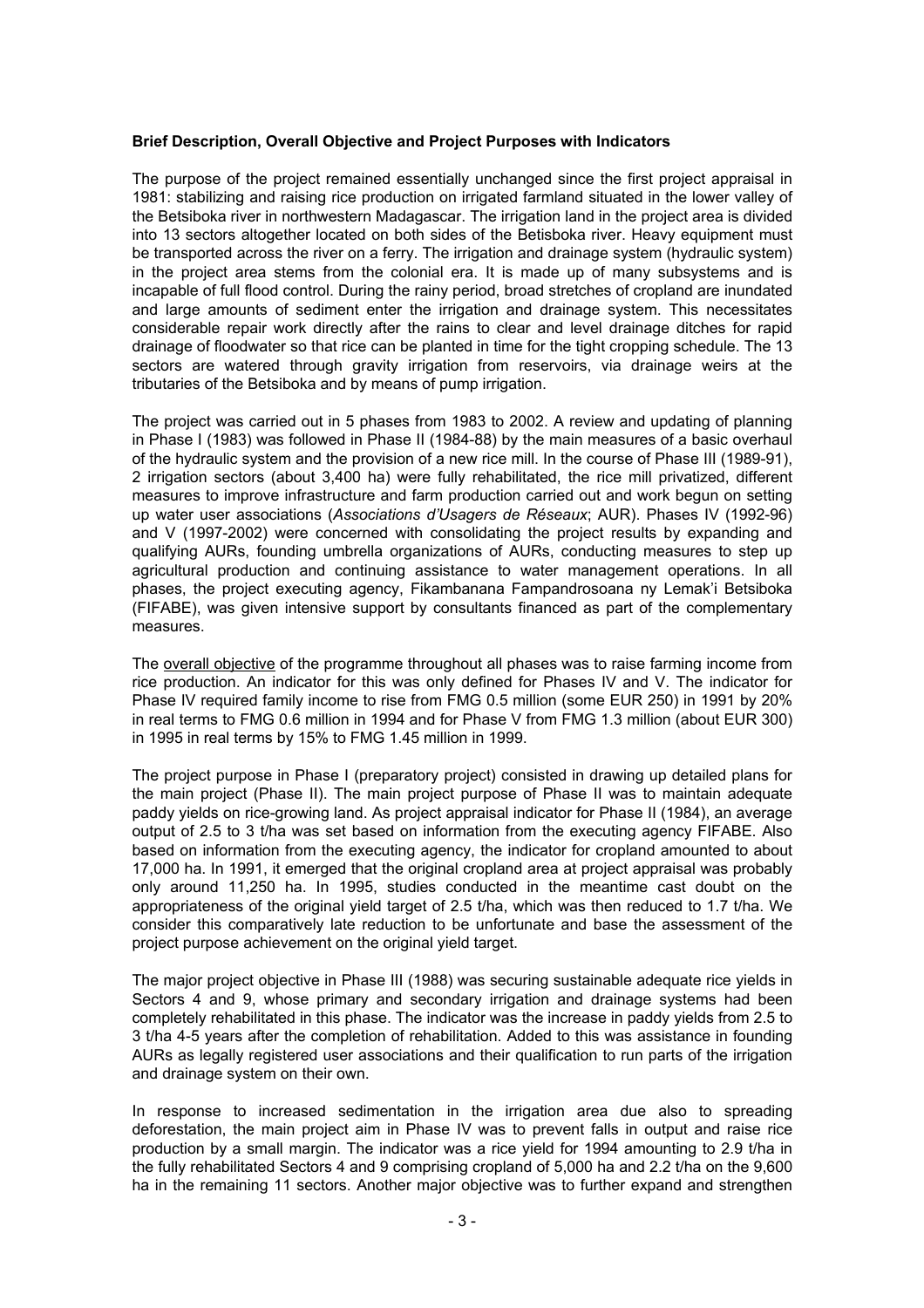user associations. The project purpose of Phase V was to prevent declines in rice production on project land. The indicator was an average paddy rice yield of 3.0 t/ha. In 1998, the project purpose was changed for Phase V to ensuring the sustainable operation of the irrigation and drainage facilities, primarily through strengthening the AURs and setting up an umbrella organization for them. The indicator was adequate financial and personnel contributions by government, FIFABE and the user associations in accordance with the agreed budget allocations.

#### **Project Design/Major Deviations from Original Project Planning and Their Main Causes**

A combination of various measures, to (a) rehabilitate the irrigation and drainage system, (b) improve rice processing by FIFABE, (c) improve seed production established at FIFABE, (d) improve the workshop section at FIFABE and (e) improve FIFABE's technical, economic and management performance (complementary measures), aimed at halting the decline in rice production in the project area. A major assumption at project appraisal (1981) was that FIFABE would earn sufficient income from its commercial activities to be able to finance regular maintenance work on the irrigation and drainage system through cross-subsidies. Sectoral reforms in the mid-eighties abolishing the purchase and marketing monopoly for rice revived competition through new private buyers and processors, which the project executing agency FIFABE could not cope with. This and inadequate allocation of government funds resulted in a substantial deterioration in its finances as of the mid-eighties. The main measures of Phase III were thus a response to changed framework conditions (e.g. the privatization of the rice mill operations). Founding legally registered user associations (*Associations d'Usagers des Résaux, AUR*) bearing increasing (partial) responsibility for the running and upkeep of the hydraulic system also helped reduce costs for FIFABE. In the consolidation Phases IV and V, assistance to FIFABE was continued in equipping and operating its remaining facilities and in rehabilitating and running the irrigation and drainage infrastructure, but full-scale rehabilitation measures were no longer conducted in the sectors, only selective ones requiring systematic contributions from users (so-called concerted rehabilitation). The focus, however, was on increased assistance to the AURs and setting up a AUR umbrella organization. The aim here was to lay the institutional groundwork for a sustainable operation of the hydraulic system largely by the users themselves, particularly after FIFABE was disbanded at the end of 2001.

## **Key Results of the Impact Analysis and Performance Rating**

The results obtained by the measures implemented can be summarized and assessed as follows:

- As to the yield targets set in Phases I-V, at 2.9 t/ha, we note first of all that average rice yield in 2002 was about 70% higher than at the beginning of the project (1983: 1.6 t/ha). So the original target yield was largely achieved, but several distinctions need to be made: (a) The original target yield should have been reached after completion of Phase II, that is, in 1990. Average yield at that time amounted to only 2.4 t/ha, however. (b) In the two fully rehabilitated Sectors 4 and 9, the rice yield target per ha for Sector 4 was only met between 1994 and 1997 and in Sector 9 only in 1994 and 1996. Yield here has now declined to 2.4 and 1.3 t/ha respectively. (c) For lack of adequate maintenance of the irrigation and drainage system, rice yields in future can be expected to fall by a large margin under the conditions in the project area so that the yield targets cannot be sustained.
- Due to the annual floods, cultivated land area also alters every year. Altogether, though, it increased from about 11,200 ha at project start to some 15,000 ha at the beginning of the nineties and then declined again markedly to around 12,000 ha in 2000, approximately the original size. A major reason for shrinking cropland since the midnineties has been the successive close down of pump irrigation due to uneconomical rice growing on altogether 2,500 ha. For the near future, cropland can be expected to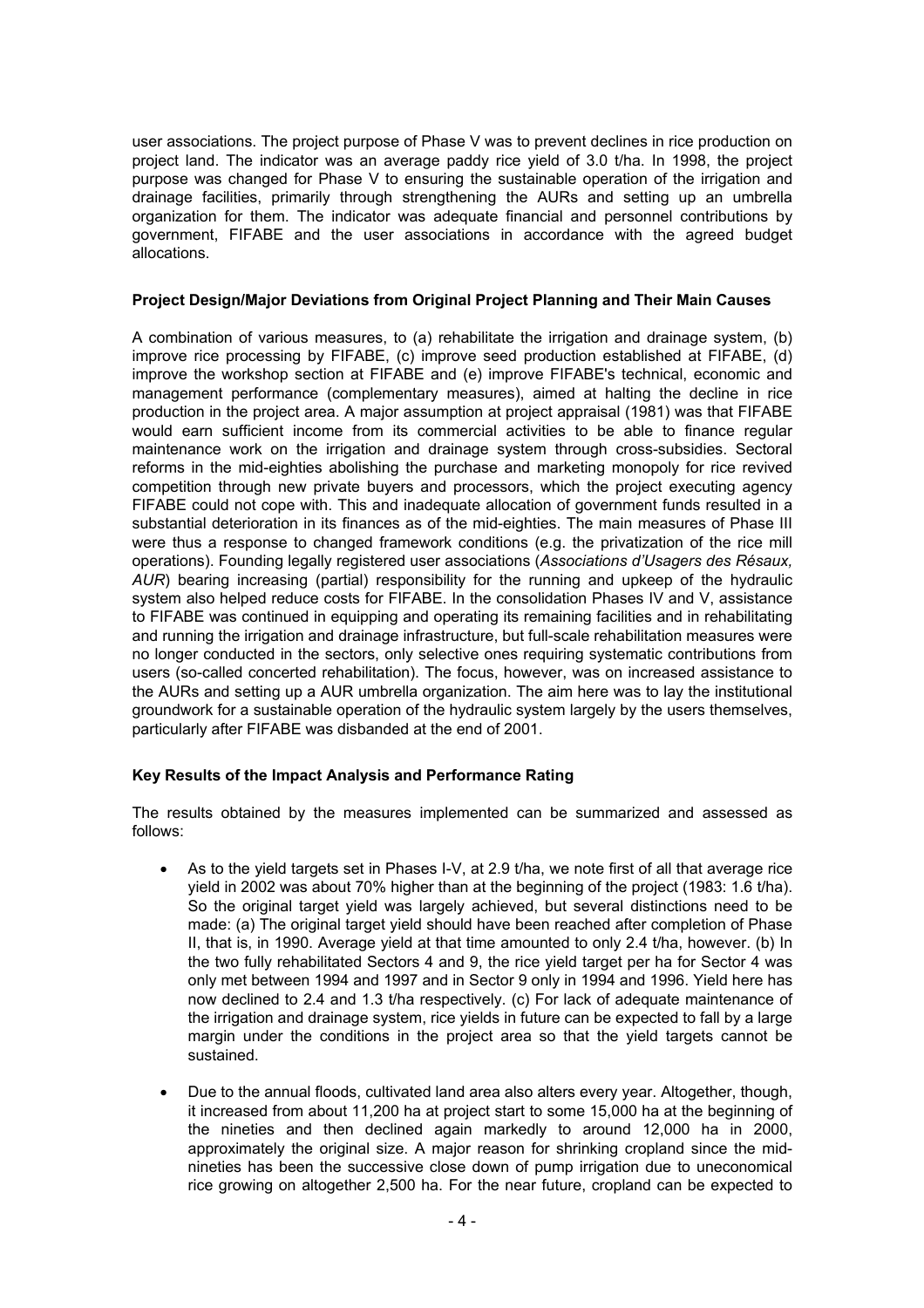decrease substantially for lack of upkeep measures on the irrigation and drainage system. So ultimately the reduced land area target cannot rate as sustainable either.

- The rice mill shut down in 1996 was never run efficiently.
- The investments (including technical equipment, workshop, ferry, seed production) and the complementary measures to strengthen the project executing agency FIFABE were not successful. Since disbandment of FIFABE (at the end of 2001) the remaining equipment has not been used.
- Most of the financed pumping stations are no longer in use.
- After the disbandment of FIFABE, major maintenance work for the sustainable operation of the hydraulic system has not been carried out.
- Of 45 village savings banks, the survival of the 32 still remaining is threatened by increasing loan losses.
- The *Contrat Plan* between government and users has failed. The agreed financial contributions have not been made by either the government or the users. The requisite maintenance work is not being conducted on the primary system.
- At the time of the ex-post evaluation, 82 AURs were in existence with a total of almost 10,000 members, regional associations of user associations and a user group umbrella organization had been founded as registered corporations. Since the disbandment of FIFABE, the AURs in fact operate the whole irrigation and drainage network. However, they only have the technical capabilities to perform relatively simple repair work by hand on comparatively small canals and drains in the secondary system. To finance the requisite more complex and technically more sophisticated repair work on the primary system, the AURs would only have had to make comparatively small financial contributions under the agreed contract with the government, the so-called *Contrat Plan*. Till now, neither the AURs nor the UAUR have managed to actually collect payment of the agreed water rates from the users. The user groups and their umbrella organization are in a very difficult financial position and are in fact unable to perform their tasks in adequate measure.

In all areas, the results achieved fall far short of those originally planned and are largely unsustainable.

The risks posed by the sectoral framework and the shortcomings of FIFABE as the executing agency were detected early on but their adverse implications were ultimately underestimated. In view of the extensive complementary measures, the ability to influence these risks was overestimated. Not enough account was taken of the FIFABE management's self-interest (safeguarding its position of power) in obstructing a consistent implementation of the schemes drawn up by the consultant, which envisaged a concentration on a few core tasks. Ultimately too, the Madagascan government provided too little support to central components of the project design (increasing outsourcing of maintenance work to private entrepreneurs, introduction of cost-effective water rates, sufficient and timely provision of funds).

The achievement of the overall and project objectives can be summarized as follows:

The overall objective of the programme throughout all phases was to raise farming income from rice production. The calculations made by the ex-post evaluation show that this higher income was not achieved in the end. At the end of 2002, the income of the rice growers was well below (-20%) what they earned when Phases IV and V were assessed. The intended rise in real income was therefore not achieved.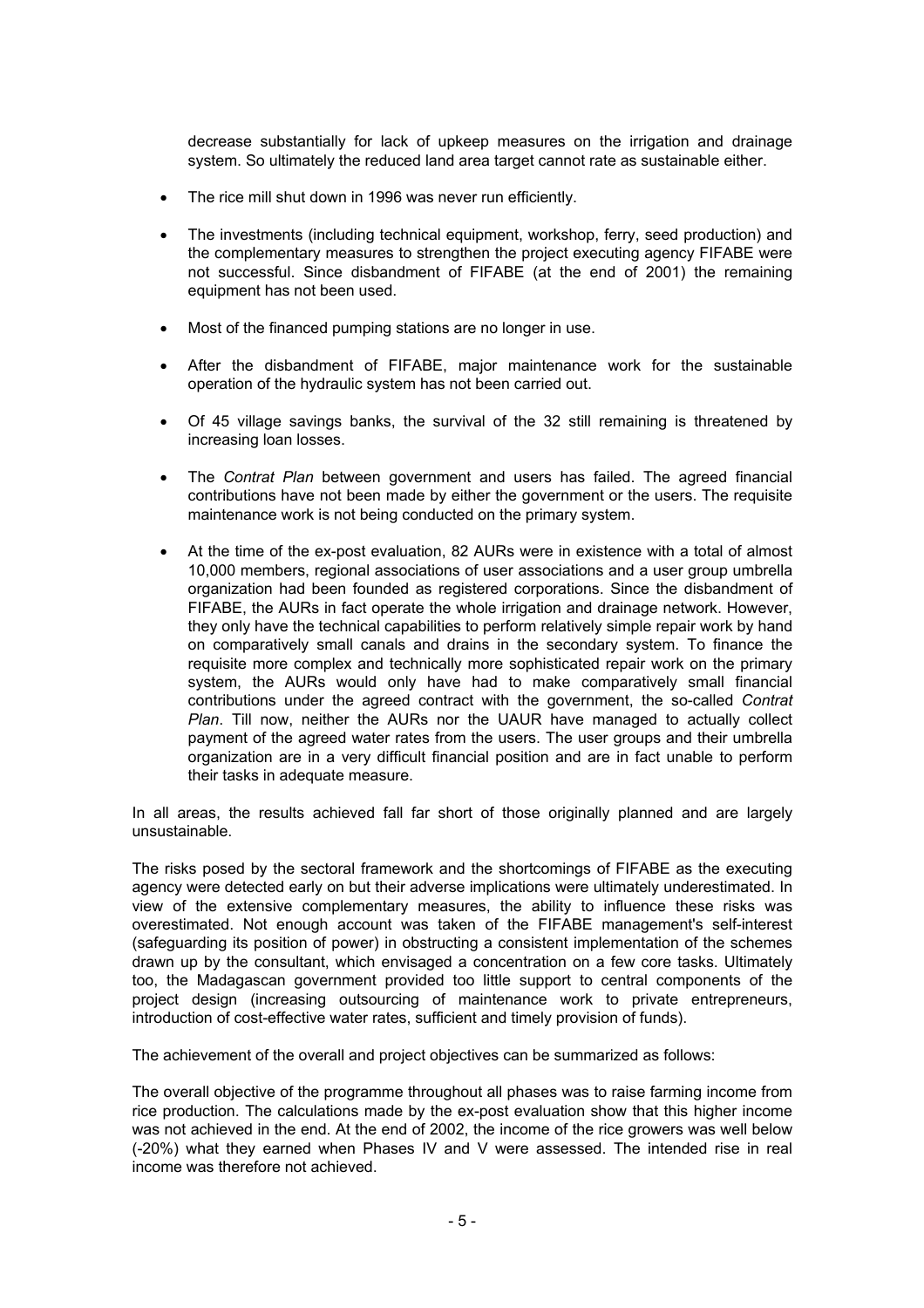The sustainable yield targets defined as the project purposes for Phases I-V have not been reached (see above). As to the changed definition of project purpose for Phase V, the following points need to be made: (a) FIFABE has been disbanded without a qualified successor organization to replace it; (b) the *Contrat Plan* is defunct; (c) the AURs are not able to collect enough user contributions; (d) the AURs are incapable of performing the requisite, technically more advanced maintenance work on the hydraulic system. Altogether then, the project purpose for Phase V was not achieved.

Conceived as a preparatory phase, the developmental success of Phase I depends ultimately on whether the development objectives of the main measure and the other programme phases have been achieved. As for the most part the project objectives of Phases II-V were not attained, cropland size has already diminished by 2,500 ha due to the termination of pump irrigation and sustainable operation of the irrigation and drainage systems essential for rice growing in the project region is seriously threatened, we gauge the effectiveness of the programme altogether as insufficient (Rating 4), despite the actual rise in rice output, which we view as unsustainable for the reasons cited.

The overall project objective was to secure income for the rice farmers. Under the programme their income has evidently not ultimately increased. Income dropped from about EUR 460 before the programme (1981) to some EUR 395 (at the end of 2002). The overall objective has thus not been achieved. The causes of this are lower rice prices in Madagascar and less than expected increases in yield. The present level of income cannot be expected to be sustained. Due to the lack of maintenance of the irrigation and drainage systems, the rice yield in future is likely to diminish by a considerable margin in the project area with the attendant adverse consequences for the income of the rice growers. The significance and relevance of the programme is thus clearly insufficient (Rating 5).

Even under optimistic assumptions, the programme's overall economic impact has been negative. We therefore rate the efficiency of the programme as clearly insufficient (Rating 5).

Weighing up the above key criteria for developmental performance, we gauge the project overall to be **clearly insufficient in terms of developmental effectiveness** (Rating 5).

## **General Conclusions Applicable to All Projects**

Projects to improve yield through large-scale agricultural irrigation should only be carried out under the following conditions:

- There is a clear demarcation of responsibilities between the public and private sector for the operation and upkeep of the respective irrigation and drainage facilities.
- The users participate actively in planning, implementing and financing the project from the outset.
- The users can be expected to be able to pay cost-effective water rates.
- Government provides sufficient and timely funds for its public duties in maintaining irrigation perimeters.

When major sectoral parameters change during project implementation (e.g. abolition of purchase monopolies), the measures envisaged at project appraisal should be reappraised to assess whether they are still warranted and worth continuing under changed conditions.

When parastatal executing agencies suffer from discernible institutional weaknesses, binding, measurable and scheduled targets should be agreed for higher efficiency (e.g. degree of cost recovery, cost reduction, profitability). Attempts should not be made to compensate for lack of ownership on the part of the executing agency by stepping up advisory services. If it emerges